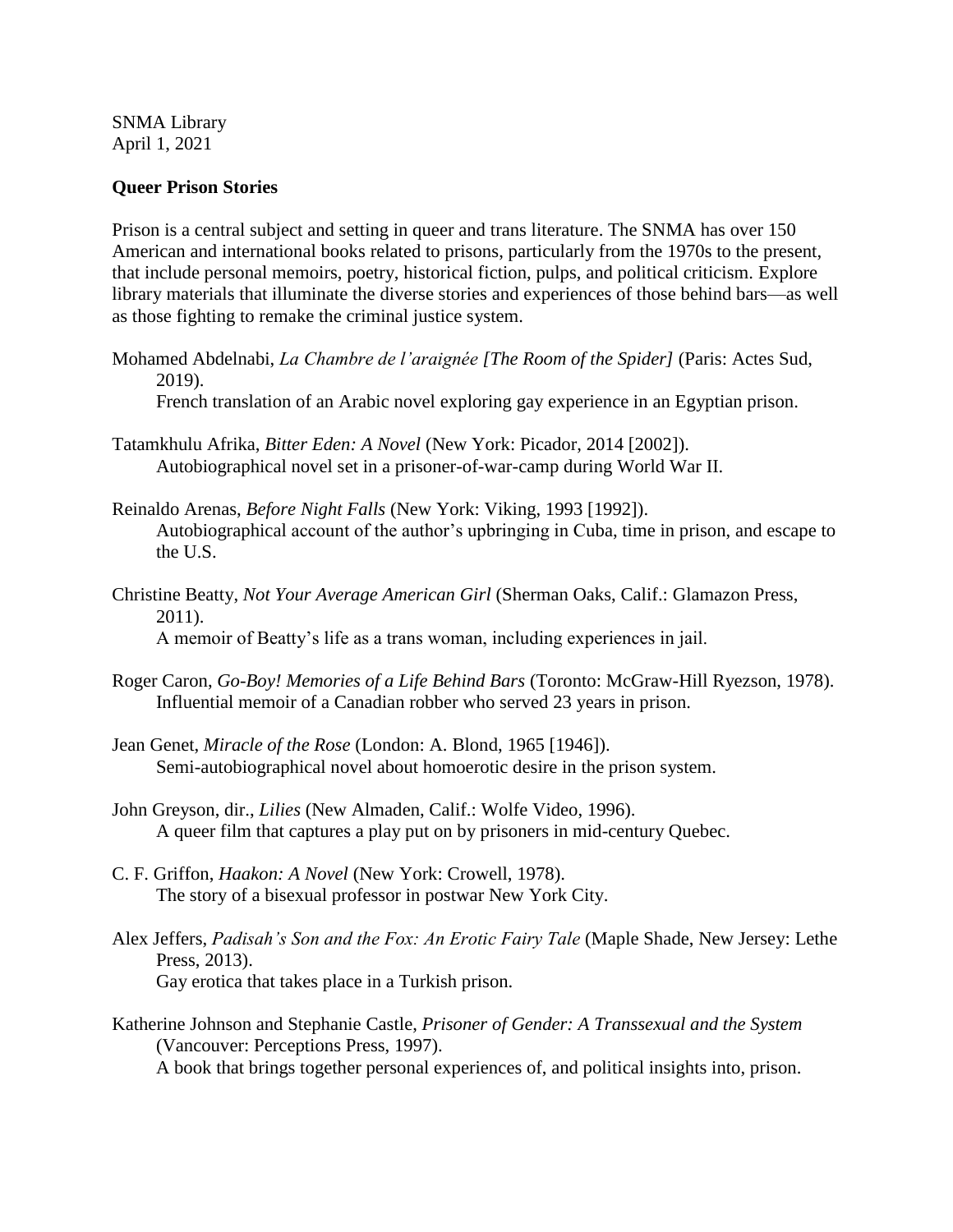- Kay Johnson, *My Name Is Rusty: A Story of Lesbian Life behind Prison Bars* (New York: Castle Books, 1958). A pulp classic focusing on lesbians in prison.
- Neer Korn, *Life Behind Bars: Conversations with Australian Male Inmates* (Sydney: New Holland Publishers, 2004). Interviews with men in Australian prisons.
- Erika Lopez, *They Call Me Mad Dog! A Story for Bitter, Lonely People* (New York: Simon & Schuster Editions, 1998). Novel about Tomato Rodriguez, a bicoastal bisexual biker.
- Andrea Freud Loewenstein, *This Place* (Boston: Pandora Press, 1984). Novel about lesbian relationships in and outside of prison.
- Paul Mariah, *Personae Non Gratae* (San Lorenzo, Calif.: Shameless Hussy Press, 1976). A poetry collection addressing the author's experience in prison in the early 1960s.
- Miguel Piñero, *Short Eyes: A Play* (New York: Hill and Wang, 1975). A play about prison life that tackles the subject of pedophilia.
- Mason Powell, *The Brig* (San Francisco: Alternative Press, 1984). A classic gay BDSM novel that takes place in a military prison.
- Manuel Puig, *Kiss of the Spider Woman* (New York: Knopf, 1979). A Spanish-language novel about two cellmates in an Argentine prison.
- Jordy Rosenberg, *Confessions of the Fox: A Novel* (New York: One World, 2018). An imaginative transgender take on the story of Jack Sheppard, an eighteenth-century thief in London.
- Jacobo Schifter, *Macho Love: Sex Behind Bars in Central America* (New York: Routledge, 1999). An investigation into sexual cultures and HIV/AIDS in Latin American prisons.
- Sin Soracco, *Low Bite* (New York: Plume, 1994). Lesbian prison novel about friendship and survival.
- Sky Vanderlinde, ed., *Prisons That Could Not hold Barbara Deming* (Athens: University of Georgia Press, 1995). Writings by feminist activist Barbara Deming, accompanied by Joan E. Biren's photographs.
- George Sylvester Viereck, *Men Into Beasts* (New York: Bridgehead Books, 1955). An autobiographical book exploring life in federal prisons at the outset of World War II.